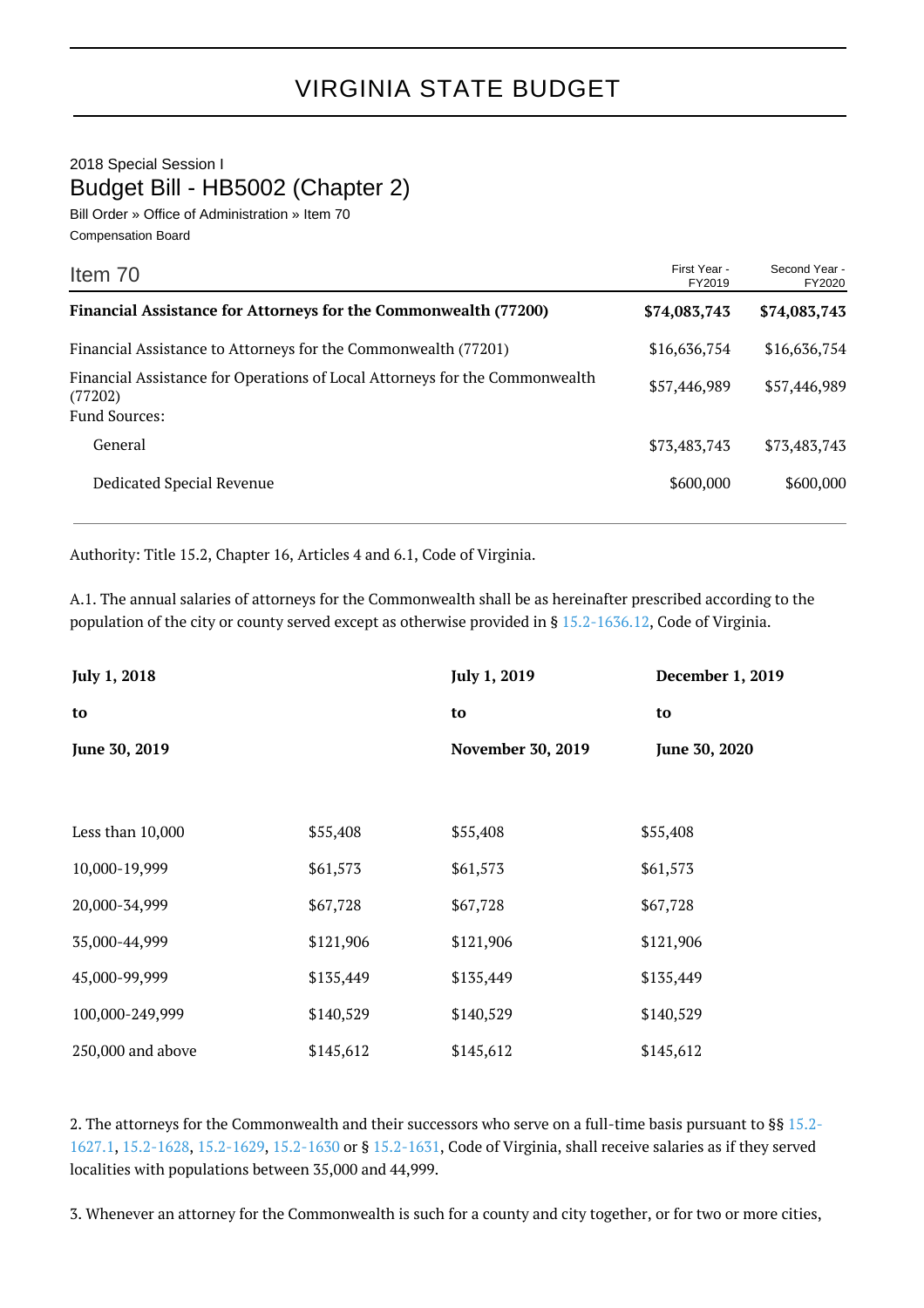the aggregate population of such political subdivisions shall be the population for the purpose of arriving at the salary of such attorney for the Commonwealth under the provisions of this paragraph and such attorney for the Commonwealth shall receive as additional compensation the sum of one thousand dollars.

B. No expenditure shall be made out of this Item for the employment of investigators, clerk-investigators or other investigative personnel in the office of an attorney for the Commonwealth.

C. Consistent with the provisions of § [19.2-349,](http://law.lis.virginia.gov/vacode/19.2-349/) Code of Virginia, attorneys for the Commonwealth may, in addition to the options otherwise provided by law, employ individuals to assist in collection of outstanding fines, costs, forfeitures, penalties, and restitution. Notwithstanding any other provision of law, beginning on the date upon which the order or judgment is entered, the costs associated with employing such individuals may be paid from the proceeds of the amounts collected provided that the cost is apportioned on a pro rata basis according to the amount collected which is due the state and that which is due the locality. The attorneys for the Commonwealth shall account for the amounts collected and apportion costs associated with the collections consistent with procedures issued by the Auditor of Public Accounts.

D. The provisions of this act notwithstanding, no Commonwealth's attorney, public defender or employee of a public defender, shall be paid or receive reimbursement for the state portion of a salary in excess of the salary paid to judges of the circuit court. Nothing in this paragraph shall be construed to limit the ability of localities to supplement the salaries of locally elected constitutional officers or their employees.

E. The Statewide Juvenile Justice project positions, as established under the provisions of Item 74 E, of Chapter 912, 1996 Acts of Assembly, and Chapter 924, 1997 Acts of Assembly, are continued under the provisions of this act. The Commonwealth's attorneys receiving such positions shall annually certify to the Compensation Board that the positions are used primarily, if not exclusively, for the prosecution of delinquency and domestic relations felony cases, as defined by Chapters 912 and 924. In the event the positions are not primarily or exclusively used for the prosecution of delinquency and domestic relations felony cases, the Compensation Board shall reallocate such positions by using the allocation provisions as provided for the board in Item 74 E of Chapters 912 and 924.

F. The Compensation Board shall monitor the Department of Taxation program regarding the collection of unpaid fines and court costs by private debt collection firms contracted by Commonwealth's attorneys and shall include, in its annual report to the General Assembly on the collection of court-ordered fines and fees for clerks of the courts and Commonwealth's attorneys, the amount of unpaid fines and costs collected by this program.

G. Out of this appropriation, \$389,165 the first year and \$389,165 the second year from the general fund is designated for the Compensation Board to fund five additional positions in Commonwealth's attorney's offices that shall be dedicated to prosecuting gang-related criminal activities. The board shall ensure that these positions work across jurisdictional lines, serving the Northern Virginia area (counties of Fairfax, Loudoun, Prince William, and Arlington and the cities of Falls Church, Alexandria, Manassas, Manassas Park and Fairfax).

H. In accordance with the provisions of § [19.2-349](http://law.lis.virginia.gov/vacode/19.2-349/), Code of Virginia, attorneys for the Commonwealth may employ individuals, or contract with private attorneys, private collection agencies, or other state or local agencies, to assist in collection of delinquent fines, costs, forfeitures, penalties, and restitution. If the attorney for the Commonwealth employs individuals, the costs associated with employing such individuals may be paid from the proceeds of the amounts collected provided that the cost is apportioned on a pro rata basis according to the amount collected which is due the state and that which is due the locality. If the attorney for the Commonwealth does not undertake collection, the attorney for the Commonwealth shall, as soon as practicable, take steps to ensure that any agreement or contract with an individual, attorney or agency complies with the terms of the current Master Guidelines Governing Collection of Unpaid Delinquent Court-Ordered Fines and Costs Pursuant to Virginia Code § [19.2-349](http://law.lis.virginia.gov/vacode/19.2-349/) promulgated by the Office of the Attorney General, the Executive Secretary of the Supreme Court, the Department of Taxation, and the Compensation Board ("the Master Guidelines"). Notwithstanding any other provision of law, the delinquent amounts owed shall be increased by seventeen (17)